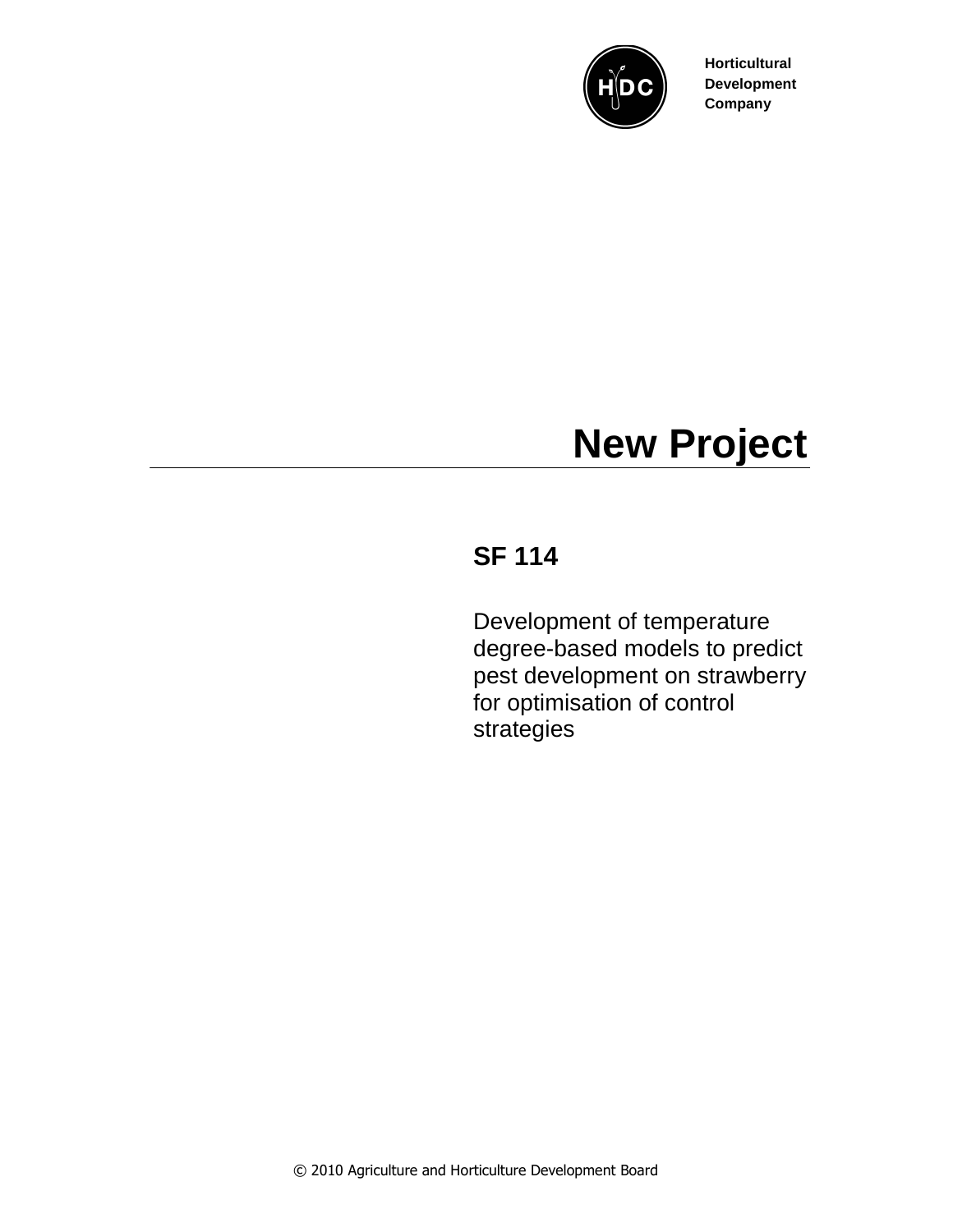| <b>Project Number:</b>       | <b>SF 114</b>                                                                                                                      |
|------------------------------|------------------------------------------------------------------------------------------------------------------------------------|
| Title:                       | Development of temperature degree-based models to predict pest<br>development on strawberry for optimisation of control strategies |
| <b>Start and end dates:</b>  | Start: 01/04/10<br>End: 31/03/13                                                                                                   |
| <b>Project Leader:</b>       | Xiangming Xu and Jean Fitzgerald, EMR                                                                                              |
| <b>Project Co-ordinator:</b> | Harriet Duncalfe, Maltmas Farm, Wisbech, Cambs                                                                                     |
| Location:                    | EMR, East Malling, Kent                                                                                                            |

**Background and project objectives:** Strawberries are very susceptible to many pests and diseases, most of which cannot currently be effectively controlled by non-pesticidal means. These include Botrytis, mildew, blackspot, European tarnished plant bug, strawberry blossom weevil, western flower thrips, aphids and tarsonemid mites. Correct timing/targeting of control strategies based on interpretation of pest monitoring or pest thresholds depend on our understanding of pest development in relation to climatic conditions. Some developmental stages of pests may be more susceptible to insecticides than others; information on when the most susceptible stages are present would enable more effective pesticide targeting. For pests in general (unlike diseases), the developmental rate is mostly related to temperature and mathematical models can be used to describe such temperaturedevelopmental-rate relationships, which will be different for different insect and mite species. The potential loss of pesticides due to legislation may further place burdens on growers to improve the efficacy of the remaining products by more accurate timing.

In a current Horticulture-LINK project on the development of a holistic Integrated Pest and Disease Management system for production of strawberries simple forecasting models for Botrytis and powdery mildew are being developed and implemented.

The proposed new work aims to develop temperature-based models to predict development of several key pests - European tarnished plant bug (capsid), strawberry blossom weevil and tarsonemid mite - on strawberry and to conduct trials to validate models for one of these pests. The model will incorporate a general purpose tool for calculating day-degrees. Experiments, both in the field and in controlled conditions, will generate further sets of data on capsid development to validate and, if necessary, modify the model. Finally, the predictive system will be promoted to the industry by various means, including training workshops.